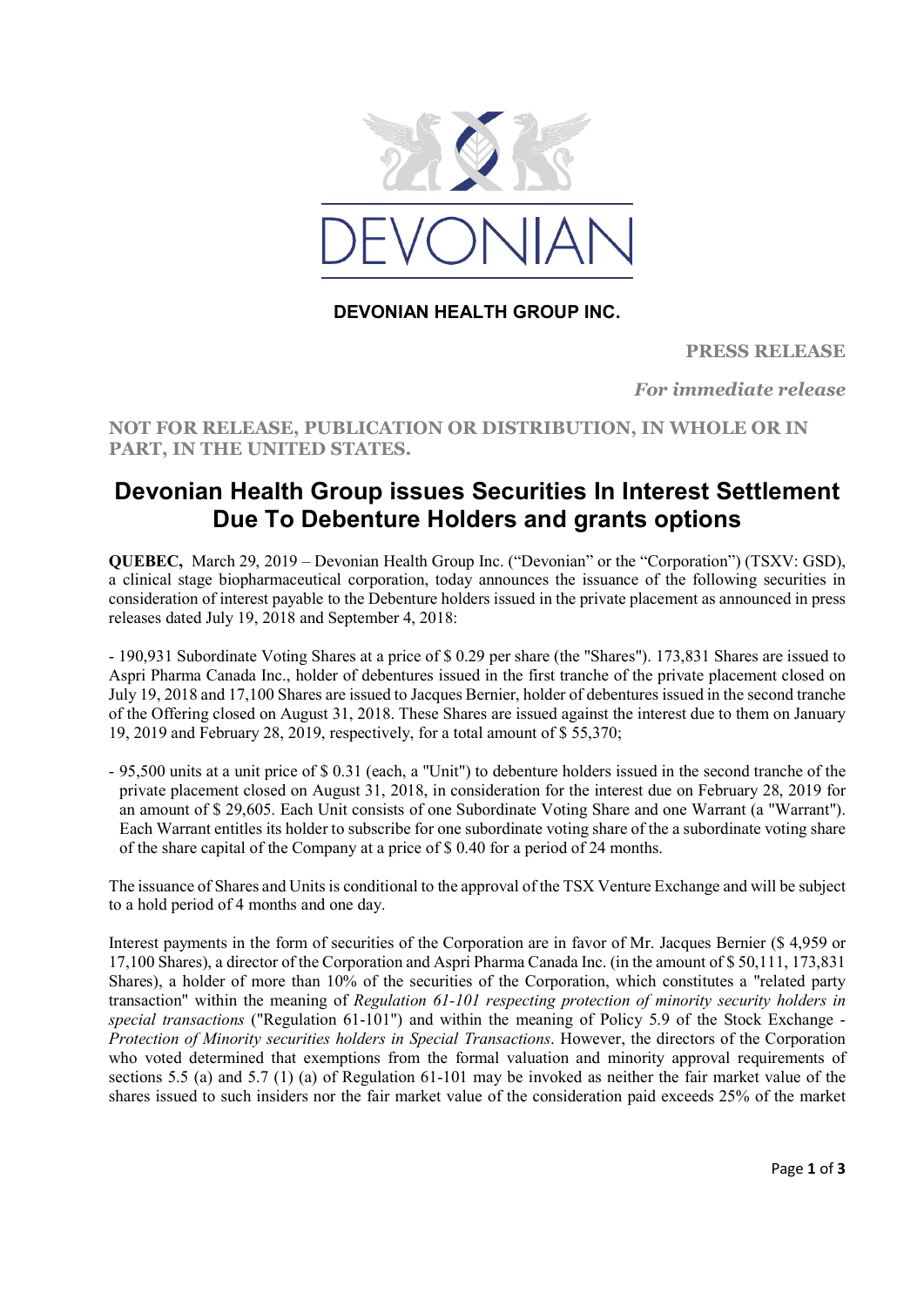

capitalization of the Corporation. No director of the Corporation has expressed a contrary opinion or disagreement with the foregoing.

A material change report relating to this transaction with a related party will be filed by the Corporation no later than 21 days prior to the date on which Shares and Units are expected to be issued as the conditions of participation of unrelated persons on the one hand and related persons on the other hand in connection with the issuance of Shares and Units were not determined.

In addition, the Corporation announces that the Board of Directors has approved the grant of options (the "Options") to purchase Subordinate Voting Shares in the capital of the Corporation. These options are exercisable at a price of \$ 0.60 for a period of ten years from the date of grant. A total of 150,000 options have been granted to certain directors of the Corporation. These options are exercisable on the grant date.

#### About Devonian

Devonian Health Group Inc. is a late stage botanical pharmaceutical corporation with novel therapeutic approaches to targeting unmet medical needs. Devonian's core strategy is to develop prescription botanical drugs from plant materials and algae for the treatment of inflammatory-autoimmune diseases including but not limited to ulcerative colitis and atopic dermatitis. Based on a foundation of over 15 years of research, Devonian's focus is further supported by a US-FDA set of regulatory guidelines favouring a more efficient drug development pathway for prescription botanical drug products over those of traditional prescription medicines. Devonian is also involved in the development of high-value cosmeceutical products leveraging the same proprietary approach employed with their pharmaceutical offerings. Devonian Health Group Inc. was incorporated in 2013 and is headquartered in Québec, Canada where it owns a state-of-the art extraction facility with full traceability 'from the seed to the pill'. Acquired in 2018, Altius Healthcare Inc., its commercialization partner, brings opportunities for further diversification and growth potential. Devonian is traded publicly on the TSX Exchange (TSXv:GSD).

For more information, visit www.groupedevonian.com.

#### Forward Looking Statements

This press release contains forward-looking statements about Devonian's objectives, strategies and businesses that involve risks and uncertainties. These statements are "forward-looking" because they are based on our current expectations about the markets we operate in and on various estimates and assumptions. Actual events or results may differ materially from those anticipated in these forward-looking statements if known or unknown risks affect our business, or if our estimates or assumptions turn out to be inaccurate. Such risks and assumptions include, but are not limited to, Devonian's ability to develop, manufacture, and successfully commercialize value-added pharmaceutical and dermo-cosmeceutical products, the availability of funds and resources to pursue R&D projects, the successful and timely completion of clinical studies, the ability of Devonian to take advantage of business opportunities in the pharmaceutical and dermo-cosmeceutical industries, uncertainties related to the regulatory process and general changes in economic conditions. You will find a more detailed